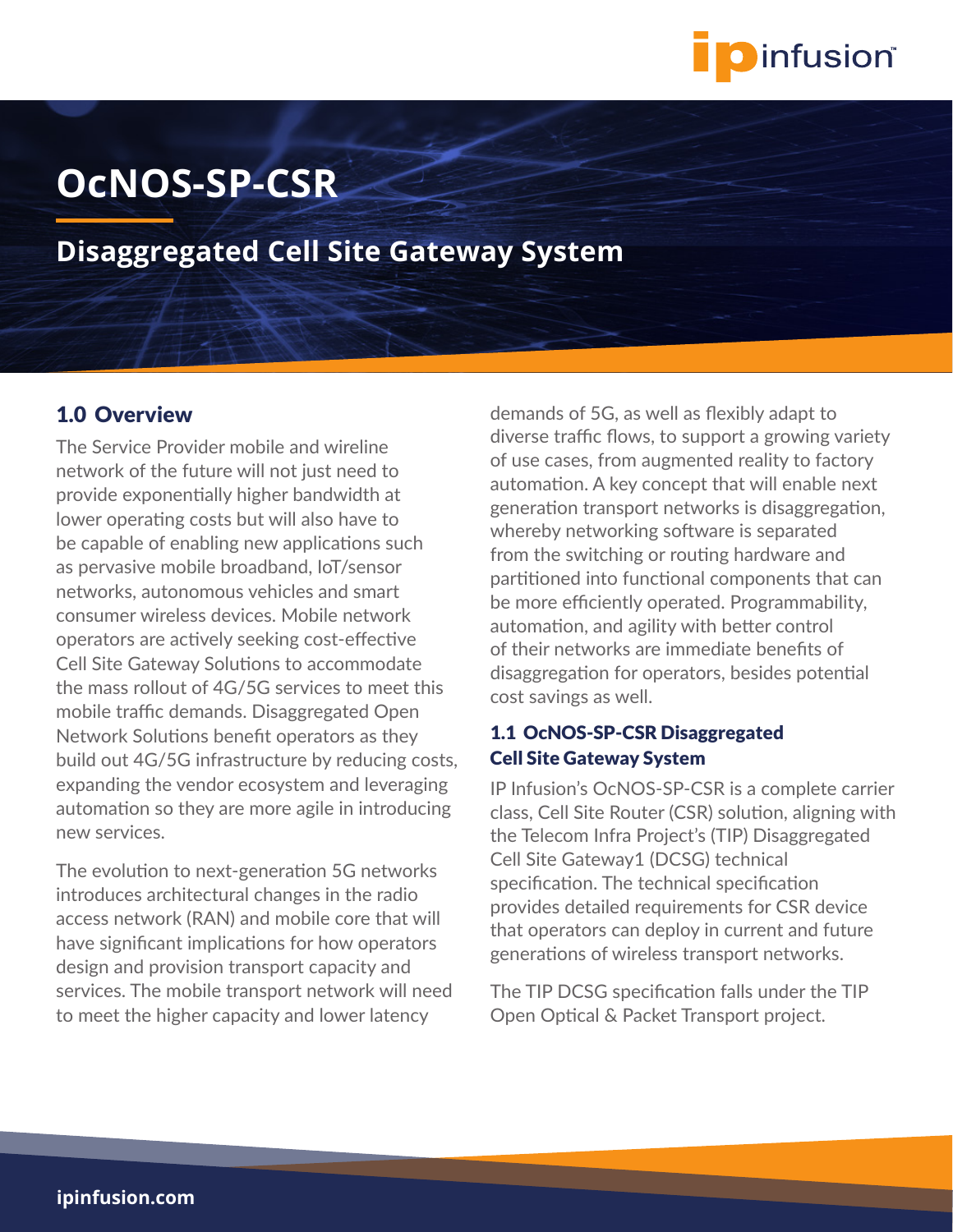# **O** infusion®



The OcNOS-SP-CSR solution is a smart converged integrated access platform which enables Service Providers to deliver next-level business and entertainment experiences and it comprises of the following core components:

- Multi-vendor CSR hardware platform: An Open Compute Project (OCP)2 and TIP DCSG Compliant ODM smart integrated access device platform supporting 300Gbps capacity.
- OcNOS full-featured network OS for White Box. Its features include advanced capabilities, such as extensive switching and routing protocol support, MPLS (Multiprotocol Label Switching), and SDN (software defined networking). OcNOS features hybrid, centralized or distribute network support; scalable, modular high-performance network; and a robust data plane built on merchant silicon.
- IP Infusion Advanced Network Services: Comprehensive network design, installation, commissioning, monitoring and technical support services.

## 1.2 Key CSR ODM Hardware Highlights

- Extremely compact, low-power design
- Flexible form factors for both CO and outdoor deployments
- Highly integrated design: 1-100G interfaces, rich set of QoS capabilities, flexible management options, and integrated timing in a single box
- Versatile licensing scheme to enable a range of commercial objectives
- 1 RU small form factor ODM hardware with depth <300 mm
- Front-to-back airflow
- Low power consumption, minimum <100W, typical <200W, maximum 250W
- Low latency forwarding
- Precise frequency and phase/time synchronization using the latest industry standards
- Excellent manageability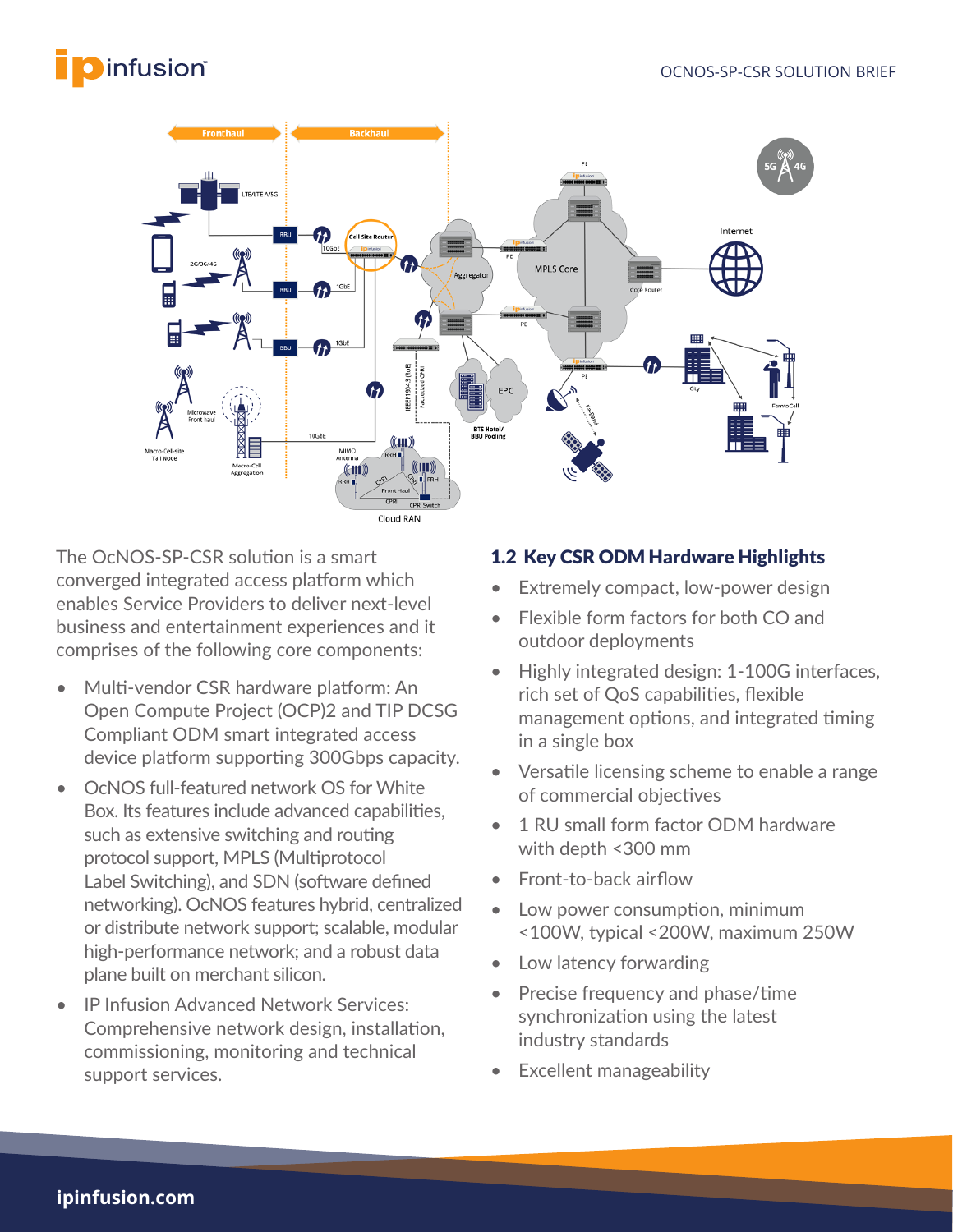

### 1.3 OcNOS Software

OcNOS (Open Compute Network Operating System) is a robust, programmable and innovative operating system, featuring a single software image that runs across the entire portfolio of Open Compute platforms from leading network device vendors. This guarantees consistent operations, workflow automation and high availability, while significantly reducing operational expenses.

OcNOS borrows heavily from the popular ZebOS line of products, which provides a rich feature density and robustness that has been built up over the years and validated in thousands of diverse customer networks. OcNOS provides industry standard CLIs, supports standard MIBs and other standard operation and management tools. Its integrated centralized management and provisioning layer allows for transaction-based configuration and device feature modelling.



OcNOS is a modular, multi-tasking network operating system, with tight integration capabilities on commodity hardware. This design allows for scaled and performance critical deployments.

# 2.0 IPI Product Release Version

Release versions are denoted using an integer to indicate Major, Minor, and Hotfix / Patch.



Product Name: Refers to the IPI Product Family (OcNOS-SP, DVE etc.)

**Major Version: New customer-facing** functionality and represents a significant change to the code base or change of direction in the product.

Minor Version: Enhancements/extensions to existing features or requests to meet marketing requirements.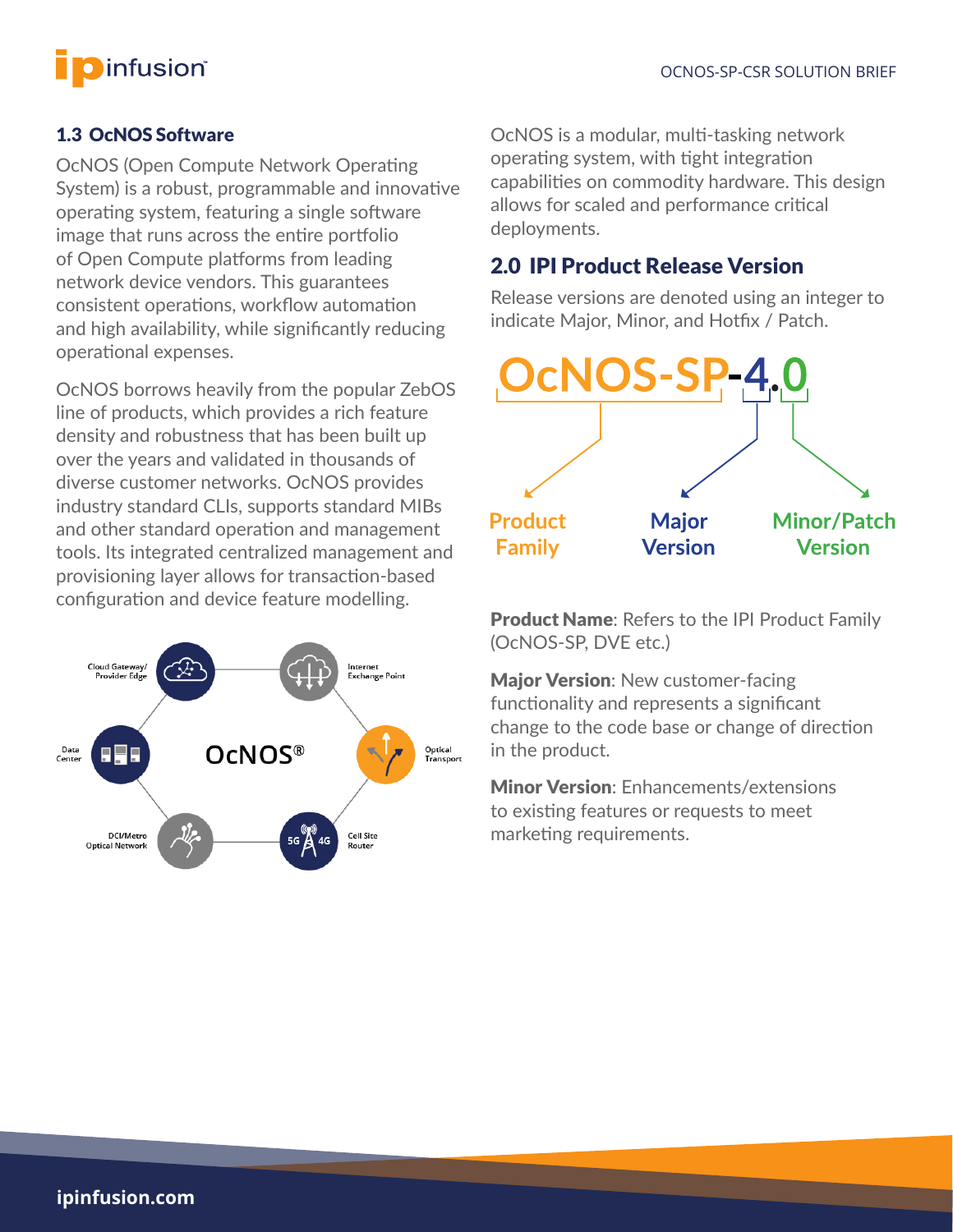# **D**infusion®

# 3.0 Features on OcNOS-SP-CSR Release

The table below lists the software features in the OcNOS-SP-CSR (SP 4.0) Release. Note, the following mentioned features are only indicative and the detail feature list may vary. Please refer to Feature Matrix for complete feature list on supported ODM platforms.

## 3.1 OcNOS-SP-CSR (SP 4.0): Technical Specifications – NOS Software Features

| <b>OCNOS-SP FEATURE</b>            | <b>SPECIFICATION</b>                                                                                                                                                                                                                                                                                                                                                                                                                                                                                                                                                                                                                                                                  |  |
|------------------------------------|---------------------------------------------------------------------------------------------------------------------------------------------------------------------------------------------------------------------------------------------------------------------------------------------------------------------------------------------------------------------------------------------------------------------------------------------------------------------------------------------------------------------------------------------------------------------------------------------------------------------------------------------------------------------------------------|--|
| Layer 2 Switching                  | • VLAN<br><b>VLAN Traslation</b><br>$\bullet$<br>$Q$ -in- $Q$<br>L2PT<br><b>STP</b><br>$\bullet$<br>Multiple Spanning Tree Protocol (MSTP)<br>$\bullet$<br>Rapid Spanning Tree (RSTP)<br>LLDP v2<br>$\bullet$<br>Link Aggregation<br>$\bullet$<br>MC-LAG Active/Standby support as attachment circuit for VPWS Pseudowire Redundancy<br>$\bullet$<br><b>Static MAC Address Assignment</b><br>$\bullet$<br><b>BPDU Protect</b><br>$\bullet$<br>Root Guard<br>$\bullet$<br><b>MAC Learning Disable</b><br>Port-based Authentication with RADIUS Server<br>$\bullet$<br>Port Security<br>$\bullet$                                                                                       |  |
| <b>Layer 3 Routing</b>             | <b>Ethernet ARP</b><br>Transmission of IP Datagrams over Ethernet<br>$\bullet$<br><b>Congestion Control in IP/TCP Networks</b><br>• IP Broadcast<br>IP Broadcast in the Presence of Subnets<br>$\bullet$<br><b>IP Subnetting</b><br>$\bullet$<br><b>Classless Inter-Domain Routing (CIDR)</b><br><b>Requirements for IP Version 4 Routers</b><br>$\bullet$<br>Route Redistribution across RIP, OSPF and BGP<br>$\bullet$<br><b>VLAN Routing</b><br>$\bullet$<br><b>URPF</b><br>$\bullet$<br><b>BGP</b><br>$\bullet$<br><b>RIP</b><br>$\bullet$<br><b>OSPF</b><br><b>ISIS</b><br>$\bullet$<br><b>BFD</b><br>$\bullet$<br>VRRPv3                                                        |  |
| Multi-Protocol Label Switch (MPLS) | Label Distribution Protocol (LDP)<br>$\bullet$<br>Resource Reservation Protocol [Traffic Enginnering] (RSVP-TE)<br>Layer 2 VPN (VPWS and VPLS)<br>$\bullet$<br>Layer 3 VPN<br>$\bullet$<br>6PE/VPE<br><b>LSP Stitching</b><br>$\bullet$<br><b>MPLS OAM</b><br>$\bullet$<br><b>MPLS Diffserv</b><br>$\bullet$<br>MPLS Label Switching Router (LSR) MIB<br>$\bullet$<br>MPLS Forwarding Equivalence Class to Next Hop Label Forwarding Entry (FEC-To-NHLFE)<br>$\bullet$<br><b>MIB</b><br>MPLS PW and LSP Traffic Statistics<br>$\bullet$<br><b>MPLS Label Stack Encoding</b><br>Time To Live (TTL) Processing MPLS Networks<br>$\bullet$<br>RSVP Shared Risk Link-Group (SRLG) support |  |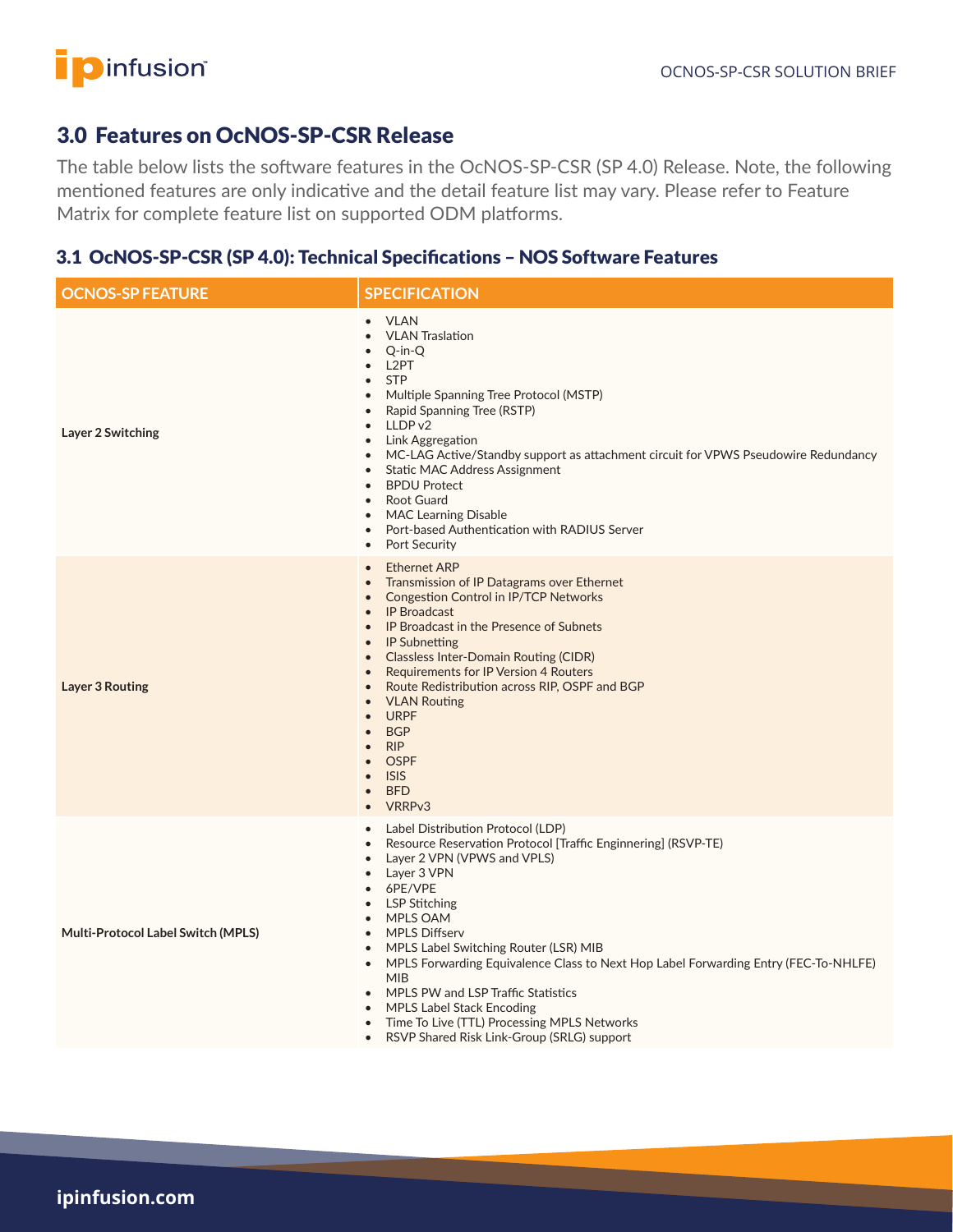

| <b>OCNOS-SP FEATURE</b>         | <b>SPECIFICATION</b>                                                                                                                                                                                                                                                                                                                                                                                                                                                                                                                                                                                                                                                                                                                                                                                   |  |
|---------------------------------|--------------------------------------------------------------------------------------------------------------------------------------------------------------------------------------------------------------------------------------------------------------------------------------------------------------------------------------------------------------------------------------------------------------------------------------------------------------------------------------------------------------------------------------------------------------------------------------------------------------------------------------------------------------------------------------------------------------------------------------------------------------------------------------------------------|--|
| <b>Carrier Ethernet</b>         | • Connectivity Fault Management (CFM)<br>CFM over L2 Bridge with xSTP<br>$\overline{\phantom{a}}$<br><b>CFM over VPWS</b><br><b>Ethernet Ring Protection Switching (ERPS)</b><br>$\bullet$<br>ERPS over CFM on Provider/Customer domain<br>Sub-ring support (Multiple ring and ladder topologies)<br>$\overline{\phantom{a}}$<br>Support of multiple ERP Instances on single ring<br>$\qquad \qquad -$                                                                                                                                                                                                                                                                                                                                                                                                 |  |
| <b>Multicast Features</b>       | <b>PIM</b><br>$\bullet$<br><b>IGMP</b>                                                                                                                                                                                                                                                                                                                                                                                                                                                                                                                                                                                                                                                                                                                                                                 |  |
| <b>Quality of Service (QoS)</b> | DiffServ Field in IPv4/IPv6 Headers<br>Assign matching traffic flow to a specific queue<br>1/2/3 Level queuing hierarchy<br>L <sub>2</sub> and L <sub>3</sub> Q <sub>o</sub> S<br>$\bullet$<br>Shaping per queue, per port<br>Multiple hardware queues per port<br><b>WFQ/SP Scheduling Per Queue</b><br><b>WRED</b><br>802.1p remarking<br>$\bullet$<br>Classification based on interface, ACL, DSCP, IP precedence, 802.1p, and VLAN,<br>Trust IEEE 802.1p/DSCP<br>$\bullet$<br>Police Rate (SRTCM/TRTCM)<br>$\bullet$<br>Minimum and Maximum Bandwidth Per Queue<br>Service Queuing (Mapping services to specific vlans and shaping each vlan based traffic)<br>$\bullet$                                                                                                                           |  |
| Management                      | Two-way Active Measurement Protocol (TWAMP)<br>Role based CLI management and access<br>$\bullet$<br>CLI access via console, telnet and SSH<br>Authentication using TACAS+/RADIUS Client<br>$\bullet$<br>Extended ping and traceroute<br>$\bullet$<br>SNMP $v1$ , $v2$ , and $v3$<br>DHCP client<br>$\bullet$<br>DHCP relay<br><b>NTP Client</b><br>$\bullet$<br>Syslog<br>$\bullet$<br>File Upload/Download using FTP/TFTP/SFTP/SCP<br>Management VRF<br>$\bullet$<br>Ansible<br>Yang<br>$\bullet$<br><b>NETCONF</b><br>$\bullet$<br>Upgrade Mechanism from ONIE prompt using onie nos install and from OcNOS shell using<br>sys-update<br>Zero Touch Provisioning (ZTP) (with IPv4)<br>ACL Support over Management, VTY and Loopback<br>License Server<br>sFlow<br>$\bullet$<br><b>Debounce Timer</b> |  |
| <b>Security</b>                 | Secure interface login and password<br><b>Control Plane Policing (CoPP)</b><br>$\bullet$<br>Storm control<br>Flow control<br>Access Control Lists (ACLs) based on<br>IP/Port/IP-ProtocolType/MAC/Ethertype<br>TCP Flags, Protocol type, IP fragment flags, DSCP, CoS, IP Precedence, VLAN<br>$\overline{\phantom{a}}$<br>Rule Prioritization and re-sequence                                                                                                                                                                                                                                                                                                                                                                                                                                           |  |

– On-Fly modification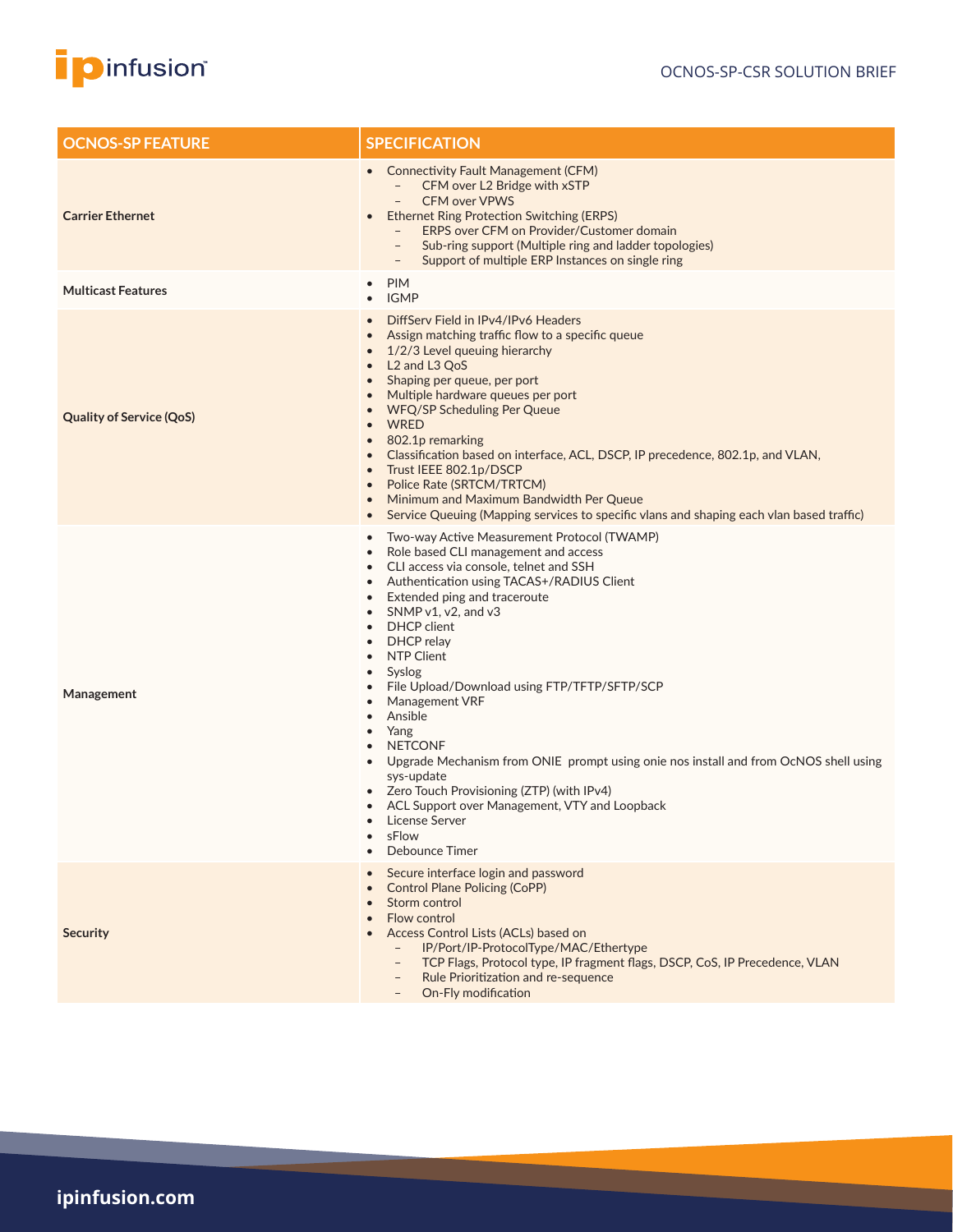

| <b>OCNOS-SP FEATURE</b>                         | <b>SPECIFICATION</b>                                                                                                                                                                                                                                                                                                                                                                                                                                                     |  |
|-------------------------------------------------|--------------------------------------------------------------------------------------------------------------------------------------------------------------------------------------------------------------------------------------------------------------------------------------------------------------------------------------------------------------------------------------------------------------------------------------------------------------------------|--|
| <b>Hardware Monitoring Features</b>             | Switched port analyzer (SPAN)<br>$\bullet$<br>Remote switched port analyzer (RSPAN)<br>$\bullet$<br>Load Balancing<br>TCAM space monitoring<br><b>Chassis Monitoring</b><br>Temperature monitor<br>$\overline{\phantom{a}}$<br>Fan control<br>CPU load monitoring<br>Board information (EEPROM)<br>$\overline{\phantom{a}}$<br>Fan and PSU FRU information<br><b>Digital Diagnostics Monitoring</b><br>Temperature monitor<br>Power Monitoring (Power, Current, Voltage) |  |
| <b>Timing and Synchronization</b>               | SyncE (G.8262)<br>ESMC (G.8264)<br>G.8275.1 (T-BC)<br>G.8275.1 (T-GM) with antenna compensation<br>G.8273.2 (T-BC-P, T-BC-A)<br>G.8273.2 (T-GM) with antenna compensation                                                                                                                                                                                                                                                                                                |  |
| Subinterface                                    | Support for L2 Sub-Interface<br>Support for L3 Sub-Interface<br>$\bullet$                                                                                                                                                                                                                                                                                                                                                                                                |  |
| <b>MPLS with EVPN</b>                           | <b>EVPN MPLS (ELINE and ELAN)</b><br>EVPN MPLS Multihoming (ELINE & ELAN)<br>EVPN MPLS - QoS (ELINE & ELAN)                                                                                                                                                                                                                                                                                                                                                              |  |
| <b>Segment Routing</b>                          | OSPF extensions for Segment-Routing<br>ISIS extensions for Segment-Routing<br>LDP and SR interworking<br>$\bullet$<br><b>SR Mapping server</b><br>$\bullet$<br>Segment-Routing Policy (Traffic Engineering)<br>$\bullet$<br>Segment-routing OAM (LSP Ping/Traceroute) for MPLS dataplane<br>Topology Independent Fast Reroute using Segment Routing<br>$\bullet$                                                                                                         |  |
| <b>BGP-LS</b>                                   | BGP Link state distribution (OSPF)<br>BGP Link state distribution (ISIS)<br>BGP Link state distribution for OSPF-SR<br>BGP Link state distribution for ISIS-SR                                                                                                                                                                                                                                                                                                           |  |
| <b>PCEP (Path Computation Element Protocol)</b> | Support for Path Computation Element Protocol<br>Support for Stateful PCE<br>PCEP Extensions for Segment Routing<br>$\bullet$                                                                                                                                                                                                                                                                                                                                            |  |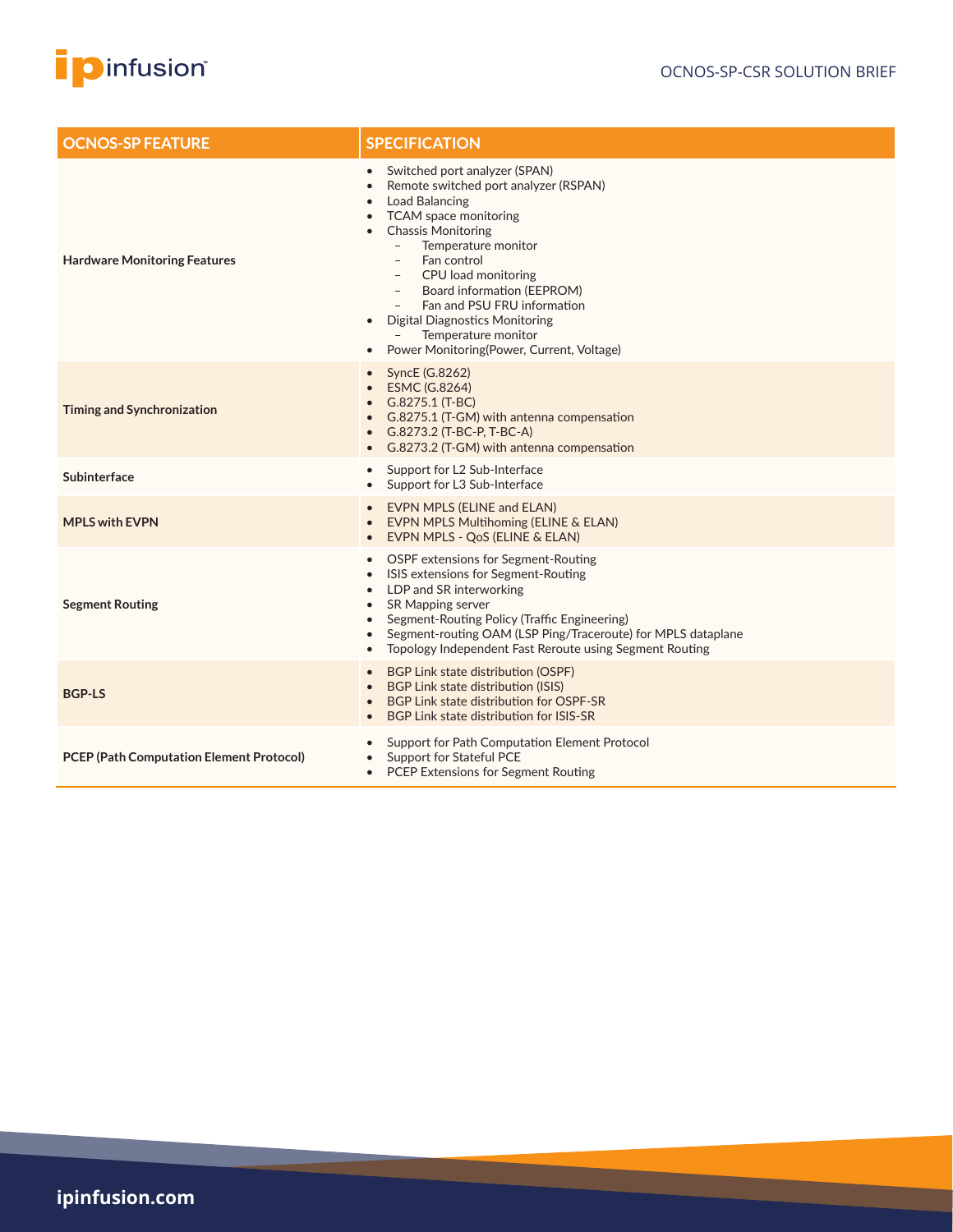

# 4.0 OcNOS-SP-CSR: ODM CSR Hardware Specification

# 4.1 Edgecore AS7316-26XB

| <b>ODM PRODUCT</b><br><b>IDENTIFICATION</b> | <b>EC AS7316-26XB</b>                                                                                                                                                                                                                                                                                                                                                                                                                                                                                                                                                                                                                             |                                                                                                                                                                                                                                                                           |  |
|---------------------------------------------|---------------------------------------------------------------------------------------------------------------------------------------------------------------------------------------------------------------------------------------------------------------------------------------------------------------------------------------------------------------------------------------------------------------------------------------------------------------------------------------------------------------------------------------------------------------------------------------------------------------------------------------------------|---------------------------------------------------------------------------------------------------------------------------------------------------------------------------------------------------------------------------------------------------------------------------|--|
| <b>Switch Silicon</b>                       | Broadcom Qumran-AX BCM88470                                                                                                                                                                                                                                                                                                                                                                                                                                                                                                                                                                                                                       |                                                                                                                                                                                                                                                                           |  |
| <b>CPU Modules</b>                          | Processor: Intel Broadwell-DE D-1519 1.5G 4C<br>Memory: DDR4 SO-DIMM 2x 8GB SDRAM with ECC support<br><b>SSD: 128 GB</b>                                                                                                                                                                                                                                                                                                                                                                                                                                                                                                                          |                                                                                                                                                                                                                                                                           |  |
| <b>Ports</b>                                | <b>Switch Ports:</b><br>16 x SFP+ (each supporting 10 GbE or 1 GbE)<br>8 x SFP28 (each supporting 10 GbE or 25 GbE)<br>2 x 100G QSFP28 (each supporting 1 x 40/100 GbE or 4 x 10/25 GbE or 2 x 50 GbE)<br><b>Management Ports on Front Panel:</b><br>1 x RJ-45 serial console<br>1 x RJ-45 1000BASE-T management Ethernet port (MGMT)<br>1 x USB Type A storage port<br><b>Clocking and Timing ports:</b><br>1 x 1PPS Input port<br>1 x 1PPS Output port<br>1 x 10MHz Input port<br>1 x 10MHz Output port<br>1 x Time of day (ToD) RJ-45 port<br>1 x Building-Integrated Timing System port (BITS)<br><b>GPS Antenna:</b><br>1 x GPS antenna port |                                                                                                                                                                                                                                                                           |  |
| <b>Performance</b>                          | High performance packet processor :<br>Switching Capacity: 300 Gbps full-duplex<br>Packet Throughput: 300 Mpps processing rate                                                                                                                                                                                                                                                                                                                                                                                                                                                                                                                    |                                                                                                                                                                                                                                                                           |  |
| <b>Regulatory Compliance</b>                | <b>Safety</b><br>UL (CAN/CSA 22.2 No 60950-1 & UL60950-1)<br>CB (IEC/EN60950-1)<br>CCC (GB4943.1-2011)<br>BSMI (CNS14336-1)                                                                                                                                                                                                                                                                                                                                                                                                                                                                                                                       | <b>Electromagnetic Compatibility</b><br><b>CE Mark</b><br>EN55032 Class A<br>EN55024 (Immunity) for Information Technology<br>Equipment EN 61000-3-3<br>EN 61000-3-2<br>FCC Title 47, Part 15, Subpart B Class A VCCI<br>Class A<br>CNS 13438 (BSMI)<br>CCC (GB9254-2008) |  |
| <b>Power</b>                                | <b>48 VDC Power Supply:</b><br>400W PSU<br>36-75VDC input<br>Front-to-back airflow<br>Supports load-sharing function                                                                                                                                                                                                                                                                                                                                                                                                                                                                                                                              | <b>AC Power Supply:</b><br>400W PSU<br>100-240V AC input Front-to-back airflow<br>Supports load-sharing function<br>Power Consumption: Approx. 230 W (Max),<br>170 W (Typical)                                                                                            |  |
| <b>OCNOS SKU</b>                            | OCNOS-SP-CSR                                                                                                                                                                                                                                                                                                                                                                                                                                                                                                                                                                                                                                      |                                                                                                                                                                                                                                                                           |  |